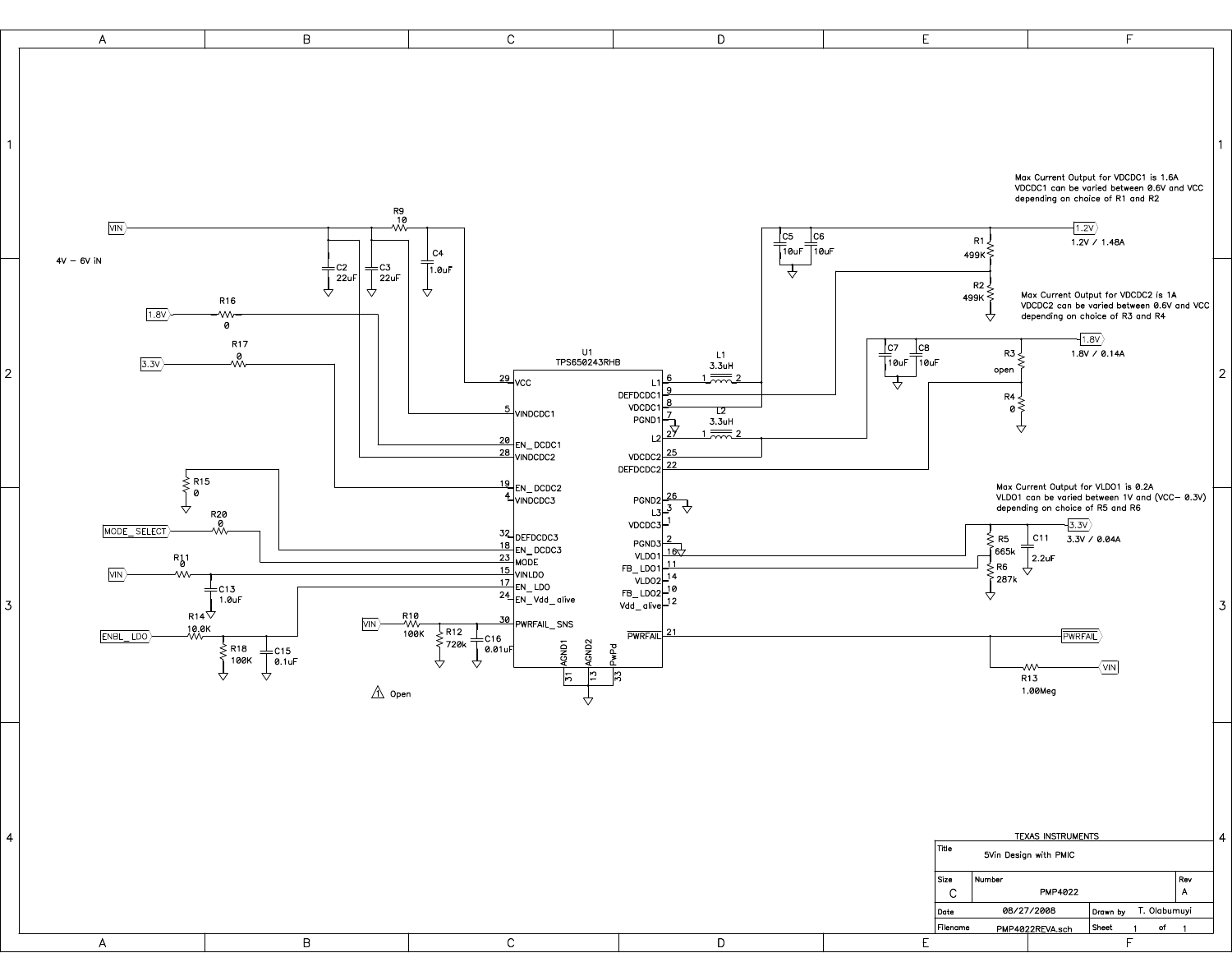#### PMP4022REVA BOM

| <b>COUNT</b>   | <b>RefDes</b>                     | <b>Value</b>    | <b>Description</b>                                 | <b>Size</b>      | <b>Part Number</b>  | <b>MFR</b>     |
|----------------|-----------------------------------|-----------------|----------------------------------------------------|------------------|---------------------|----------------|
| $\mathbf{1}$   | C11                               | 2.2uF           | Capacitor, Ceramic, 6.3V, X5R, 10%                 | 0603             | C1608X5R0J225K      | <b>TDK</b>     |
| $\mathbf{1}$   | C15                               | $0.1$ u $F$     | Capacitor, Ceramic, 6.3V, X5R, 10%                 | 0603             | Std                 | Std            |
| 1              | C16                               | $0.01$ u $F$    | Capacitor, Ceramic, 6.3V, X5R, 10%                 | 0603             | <b>Std</b>          | Std            |
| $\overline{c}$ | C <sub>2</sub> , C <sub>3</sub>   | 22uF            | Capacitor, Ceramic, 6.3V, X5R1                     | 0805             | C2012X5R0J226MT     | <b>TDK</b>     |
| $\overline{2}$ | C4, C13                           | 1.0uF           | Capacitor, Ceramic, 6.3V, X5R, 10%                 | 0603             | C1608X5R0J105K      | <b>TDK</b>     |
| $\overline{4}$ | C5, C6, C7, C8                    | 10uF            | Capacitor, Ceramic, 6.3V, X5R, 10%                 | 0805             | C2012X5R0J106K      | <b>TDK</b>     |
| 8              | J1, J3, J4, J5, J9, J10, J13, J15 | PTC36SAAN       | Header, 2 pin, 100mil spacing, (36-pin strip)      | $0.100 \times 2$ | PTC36SAAN           | <b>Sullins</b> |
| 4              | JP3, JP4, JP7, JP8                |                 | Header, 3 pin, 100mil spacing, (36-pin strip)      | $0.100 \times 3$ | PTC36SAAN           | <b>Sullins</b> |
| 1              | L1                                | 3.3uH           | Inductor, 3.3uH, SMT, 3.39A, 18.3milliohm          | $0.300$ sq"      | DR74-3R3-R          | Coiltronics    |
| 1              | L2                                | 3.3uH           | Inductor, SMT, 3.3uH, 4.76A, 12.6milliohm          | $0.300$ sq"      | DR74-3R3-R          | Coiltronics    |
|                | R1                                | 499K            | Resistor, Chip, 499k, 1/16W, 1%                    | 0603             |                     |                |
| 1              | R <sub>10</sub>                   | 100K            | Resistor, Chip, 1/16W, 1%                          | 0603             | Std                 | Std            |
| 5              | R11, R16, R17, R20, R21           | 0               | Resistor, Chip, 1/16W, 1%                          | 0603             | Std                 | Std            |
| 1              | R <sub>12</sub>                   | 720k            | Resistor, Chip, 1/16W, 1%                          | 0603             | Std                 | Std            |
| 1              | <b>R13</b>                        | 1.00Meg         | Resistor, Chip, 1.00Meg, 1/16W, 1%                 | 0603             | Std                 | Std            |
| 1              | <b>R14</b>                        | 10.0K           | Resistor, Chip, 1/16W, 1%                          | 0603             | CRCW0603-xxxx-F     | Vishay         |
| 1              | R <sub>15</sub>                   | 0               | Resistor, Chip, short, 1/16W, 5%                   | 0603             | CRCW0603-xxxx-F     | Vishay         |
| 1              | <b>R18</b>                        | 100K            | Resistor, Chip, 1/16W, 5%                          | 0603             | CRCW0603-xxxx-F     | Vishay         |
| 1              | R2                                | 499K            | Resistor, Chip, 499k, 1/16W, 1%                    | 0603             |                     |                |
| 1              | R <sub>3</sub>                    | open            | Resistor, Chip, open, 1/16W, 1%                    | 0603             |                     |                |
| 1              | R <sub>4</sub>                    | $\Omega$        | Resistor, Chip, short, 1/16W, 1%                   | 0603             |                     |                |
| 1              | R <sub>5</sub>                    | 665k            | Resistor, Chip, 665k, 1/16W, 1%                    | 0603             | Std                 | Std            |
|                | R <sub>6</sub>                    | 287k            | Resistor, Chip, 332k, 1/16W, 1%                    | 0603             | Std                 | Std            |
|                | R <sub>9</sub>                    | 10 <sup>°</sup> | Resistor, Chip, 10, 1/16W, 5%                      | 0603             | Std                 | Std            |
|                | U1                                | TPS650243RHB    | IC, Power Management IC for Li-Ion Powered Systems | QFN-32           | <b>TPS650243RHB</b> | lτι            |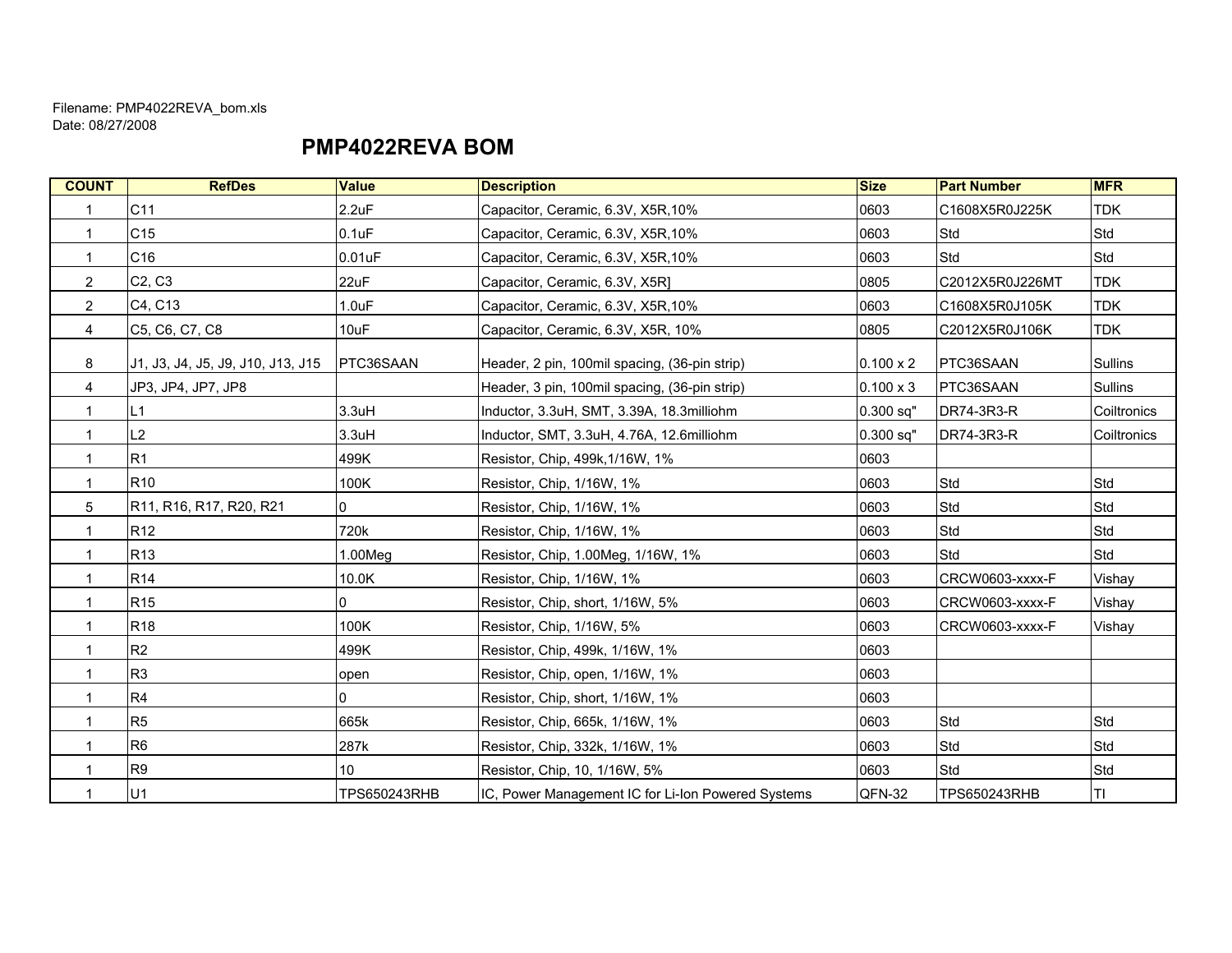



# C642x – PMIC - (PMP4022-RevA) 9/11/08

The following test report includes measurements for the following output voltage rails for 5V input:

#### A. Start Up Waveform for all outputs

- B.  $1.2V (a) 1.48A Using the TPS650243 Device DCDC1$ 
	- 1. Output Voltage Ripple (Measured Full Load)
	- 2. Load Transient (50% to 100% Load Step)
	- 3. Load Regulation
	- 4. Efficiency
	- 5. Switch Node

#### C. 1.8V @ 0.14A Using the TPS650243 Device - DCDC2

- 1. Output Voltage Ripple (Measured Full Load)
- 2. Load Transient (50% to 100% Load Step)
- 3. Load Regulation
- 4. Efficiency

#### D. 3.3V @ 0.04A Using the TPS650243 Device - LDO1

- 1. Output Voltage Ripple (Measured Full Load)
- 2. Load Transient (50% to 100% Load Step,)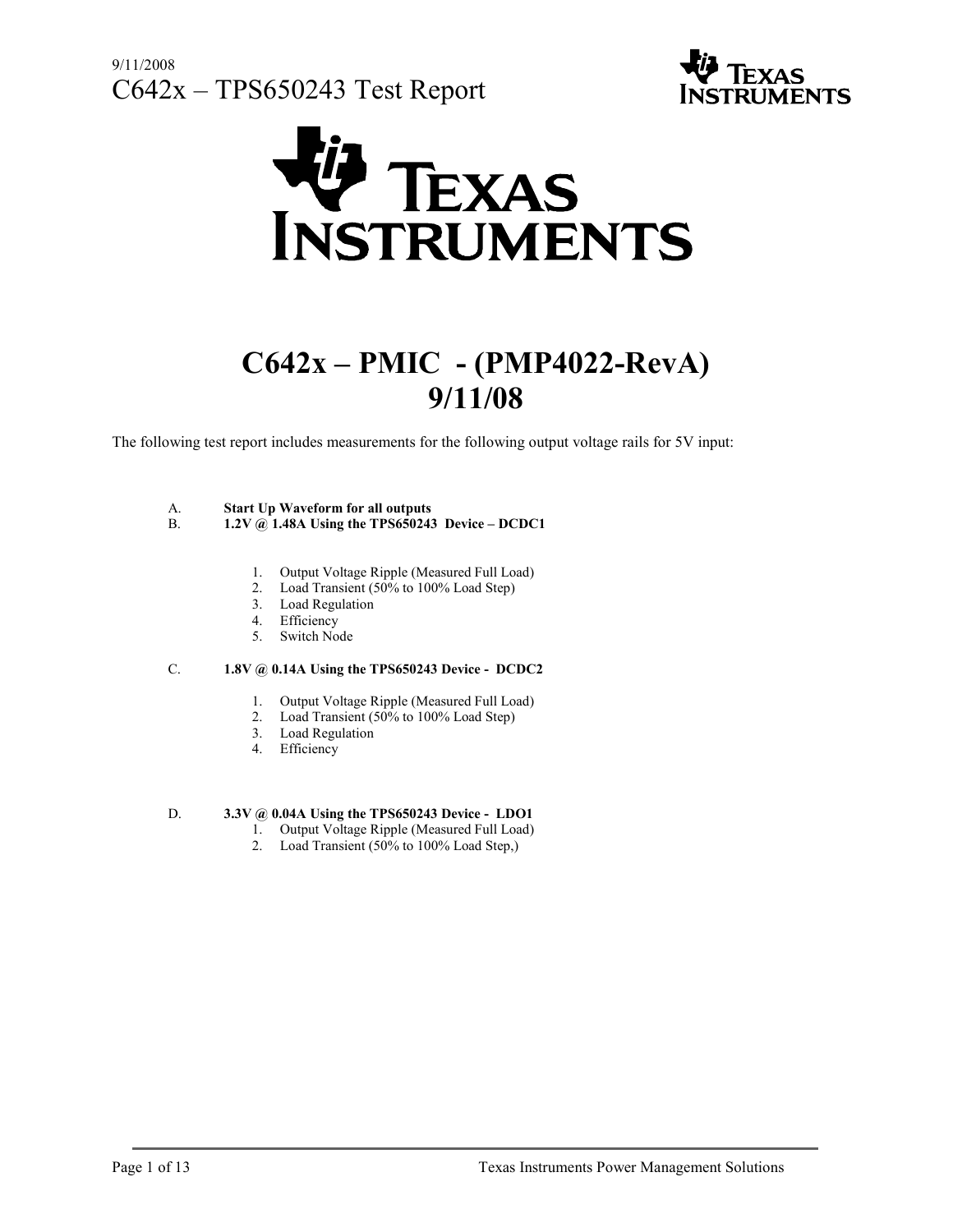

# A Start Up Waveform All Outputs – TPS 650243

Sequence is 3.3V, 1.8V and 1.2V

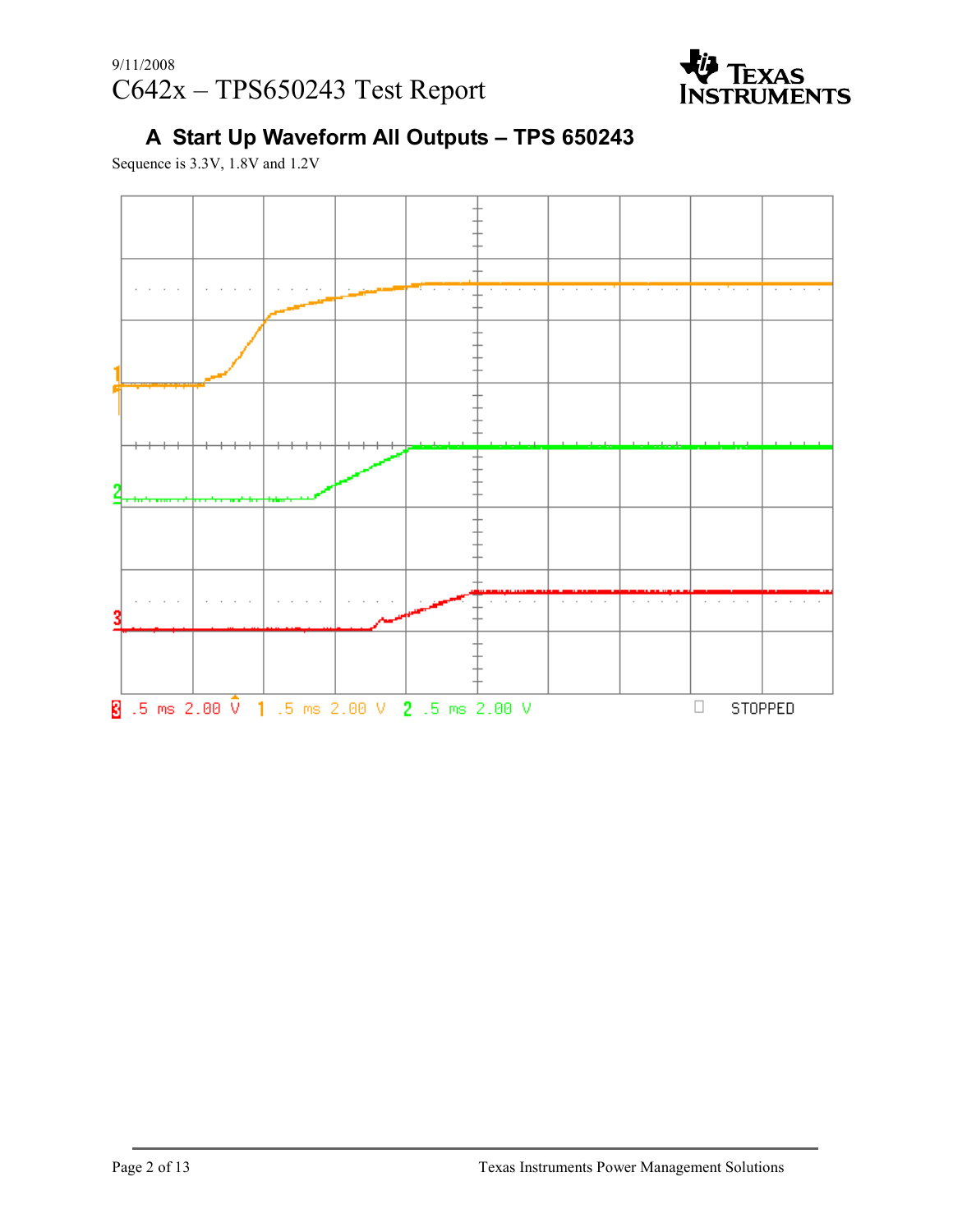

### A 1.2V @ 1.48A – TPS 650243 – DCDC1

#### 1 Output Ripple Voltage

The photo below shows the output voltage ripple. The input voltage is 5V.

Channel 1: 1.2V Output - Orange (20mV/Division; AC Coupled) Channel 4: Output Current – Blue (0.5A/Division)

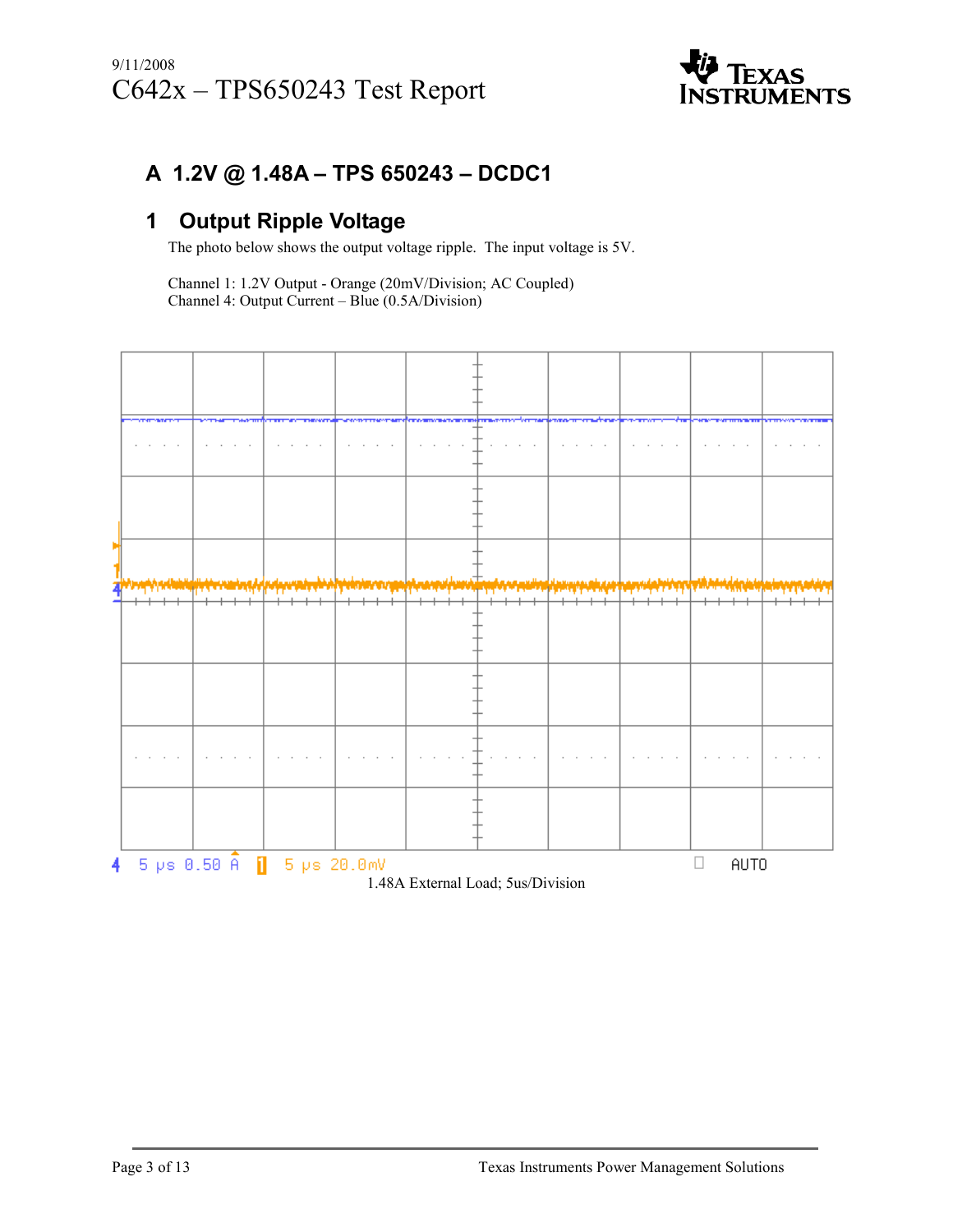

### 2 Load Transients (1.2V @ 1.48A)

The photo below shows the transient response. The current is pulsed from 0.75A to 1.48A. The input voltage is 5V. The time-base is set to 200us/Division.

 Channel 1: 1.2V Output - Orange (20mV/Division; AC Coupled) Channel 4: Output Current - Blue (100mA/Division)

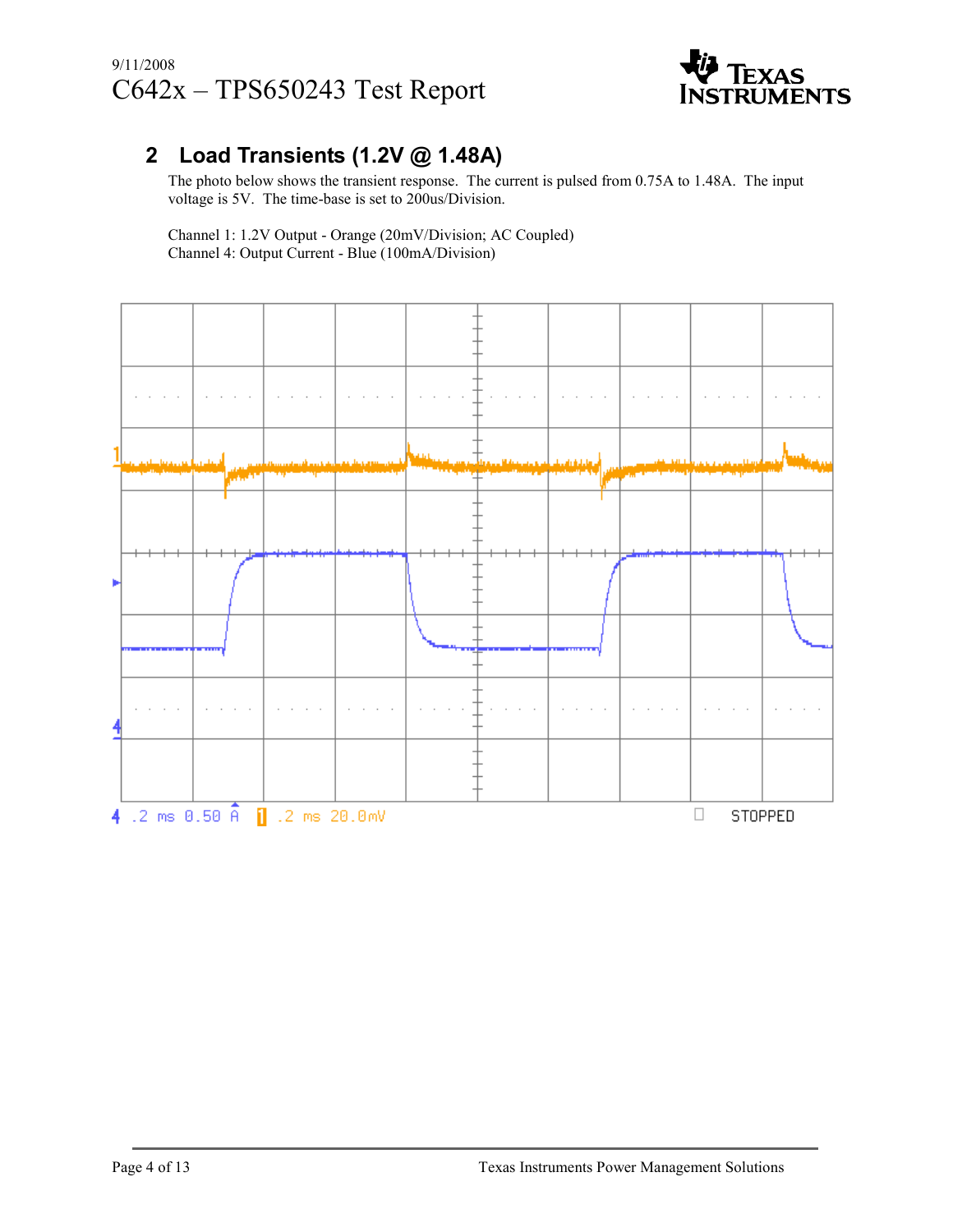

#### 3 Load Regulation  $-1.2V$  @ 1.48A

The load regulation is shown in the figure below. The input voltage is 5V.



## Output Voltage vs. Load Current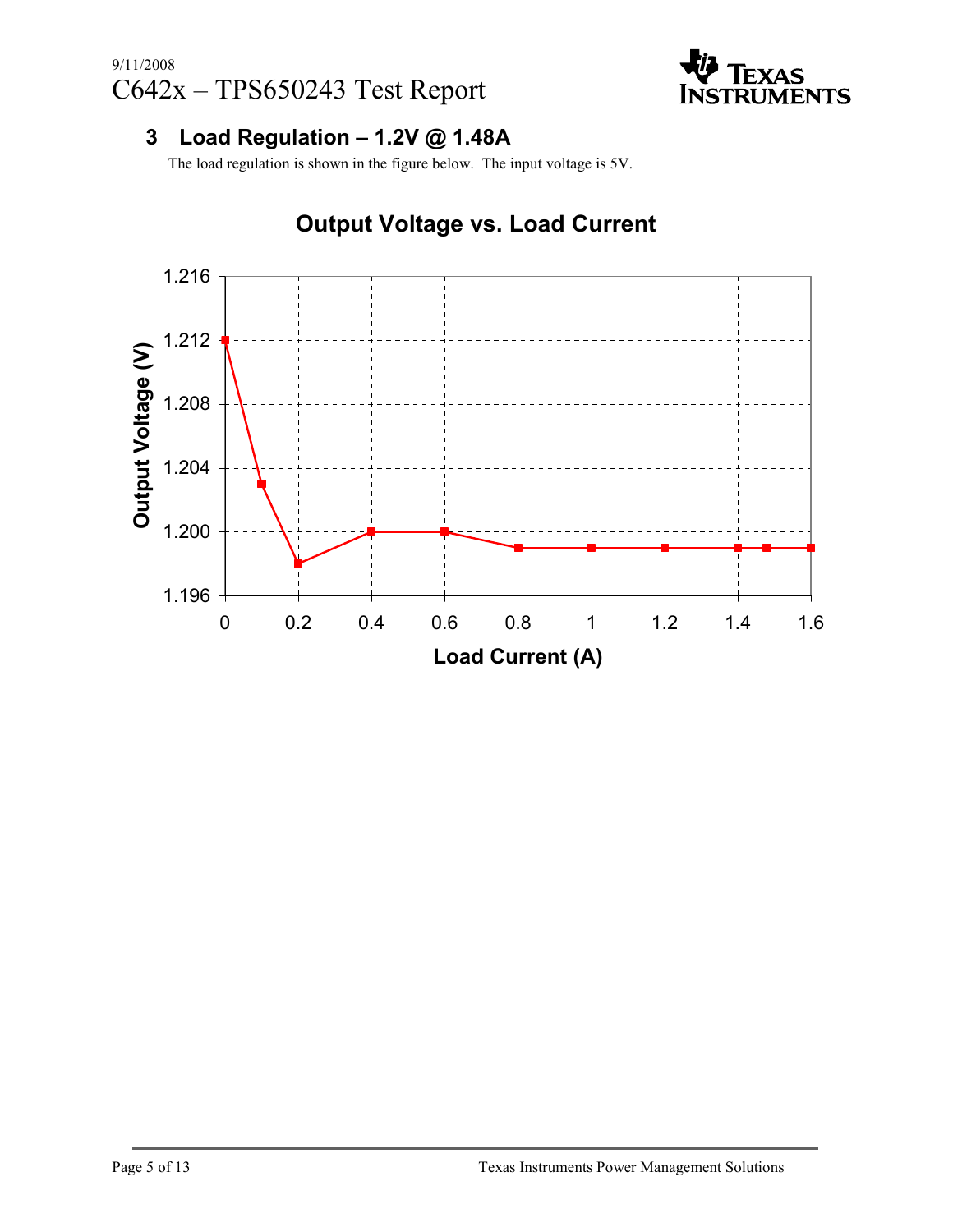

### 4 Efficiency – 1.2V @ 1.48A

The efficiency is shown in the figure below. The input voltage is 5V.



## 1.2V @ 1.48A Efficiency vs. Load Current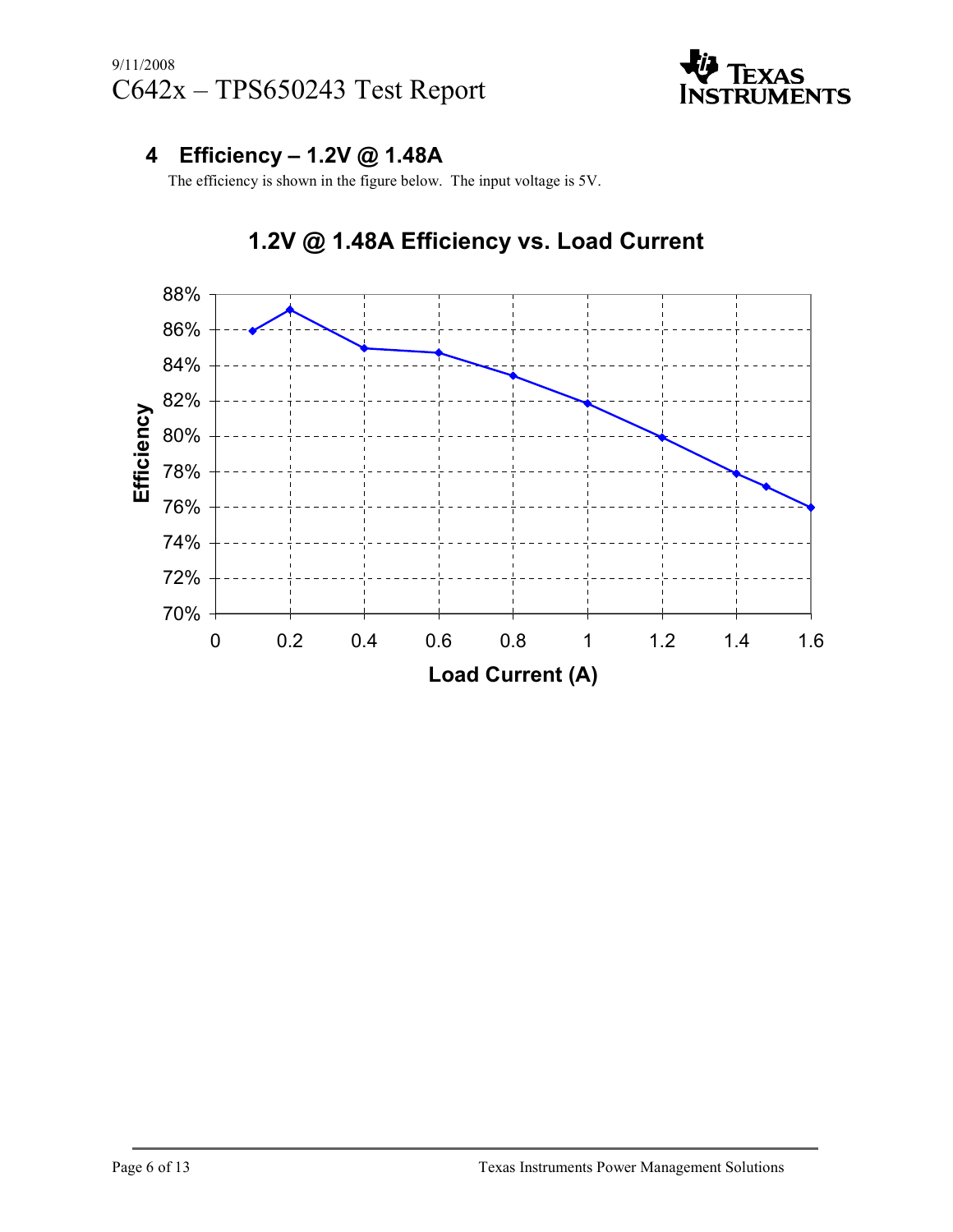

#### 5 Switch Node Waveforms – 1.2V @ 1.48A

The plot below shows the switching waveforms for the converter. The input is 5V.

Channel 2: Switch Node - Orange (2V/Division)



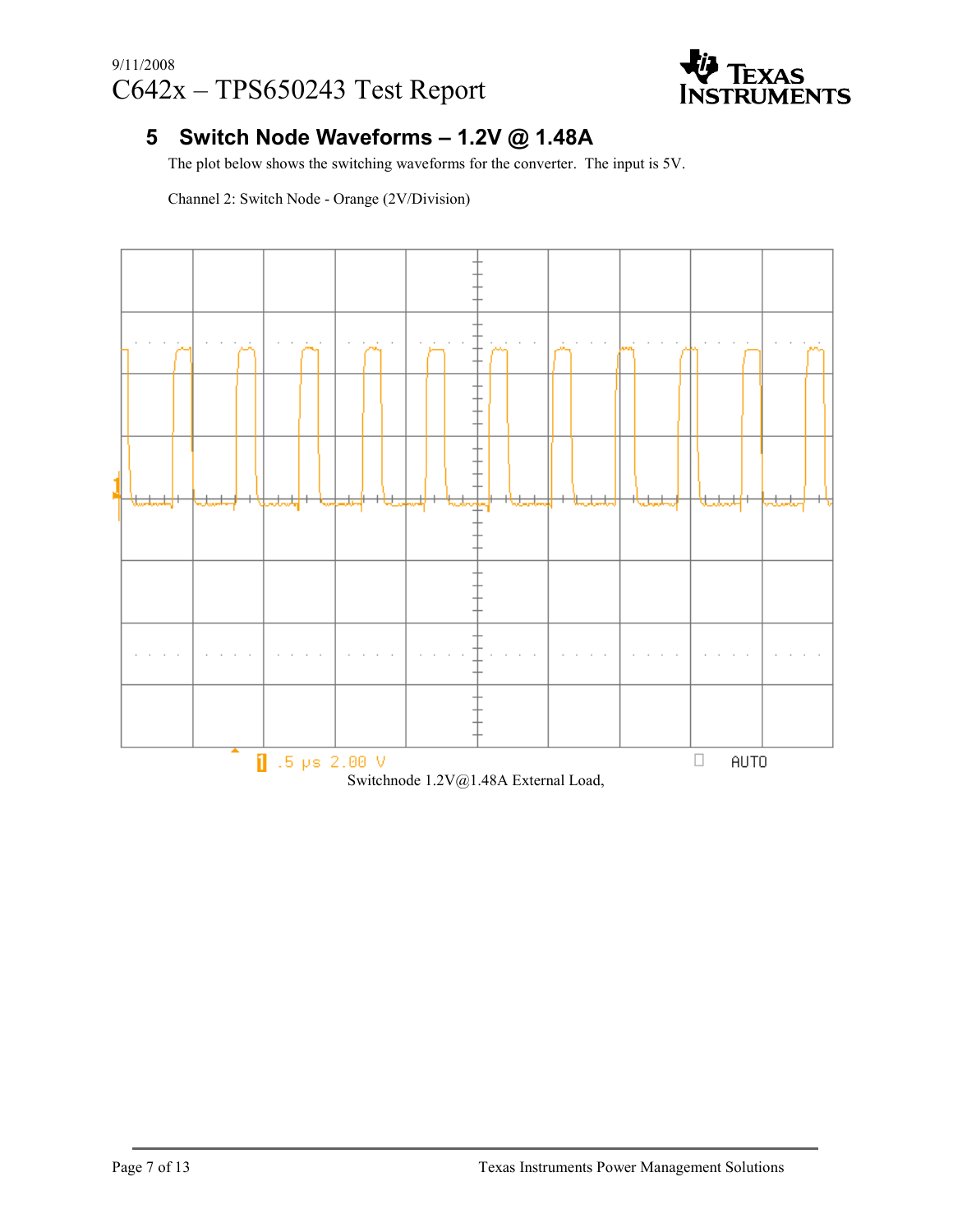

#### B 1.8V @ 0.14A – TPS 650243 – DCDC1

### 1. Output Ripple Voltage for 1.8V @ 0.14A

The photo below shows the output voltage ripple. The input voltage is 5V.

Channel 1: 1.8V Output - Orange (20mV/Division; AC Coupled)

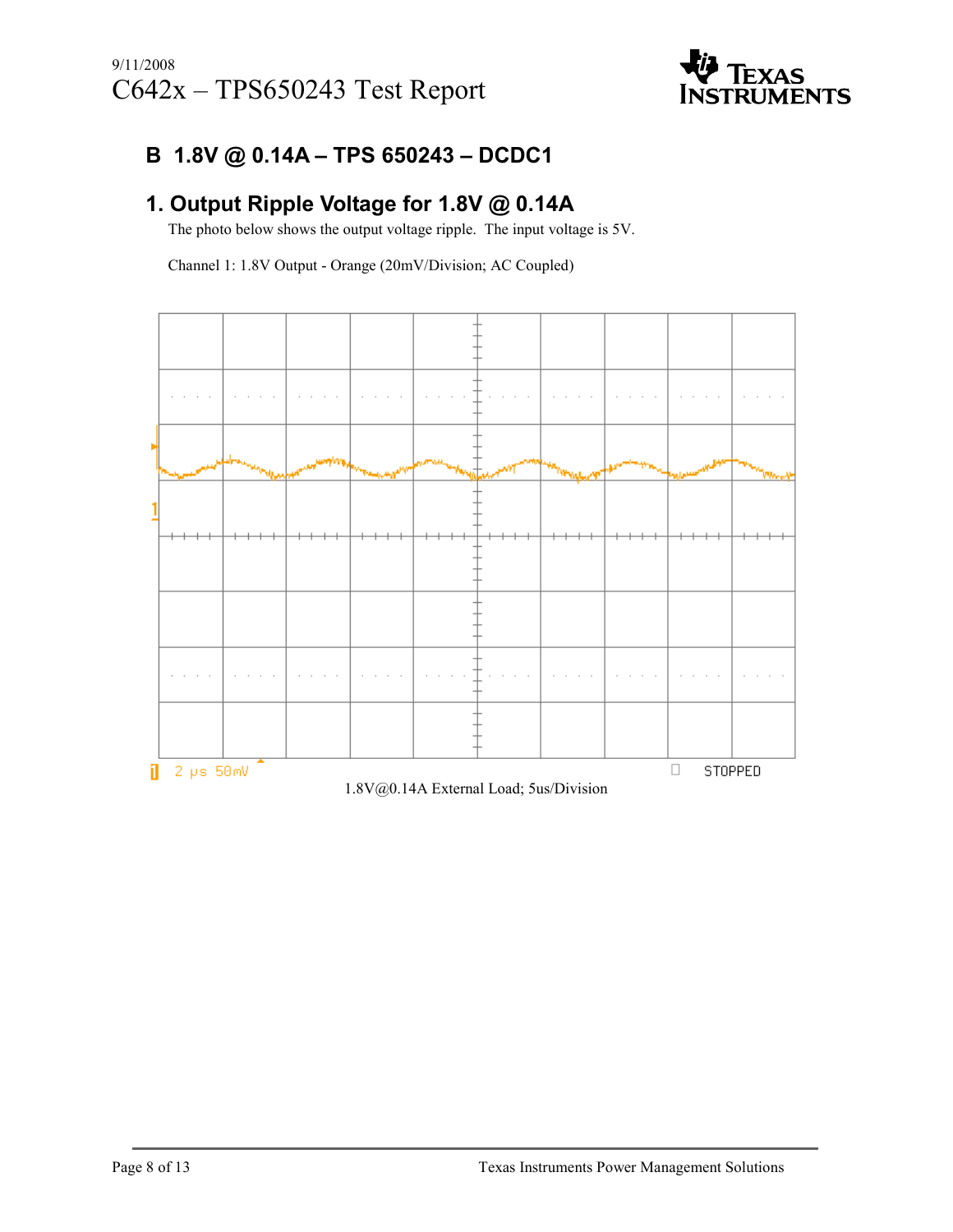#### 9/11/2008 C642x – TPS650243 Test Report



#### 2. Load Transients – 1.8V @ 0.14A

The photo below shows the transient response. The current is pulsed from 0.07A to 0.14A. The input voltage is 5V. The time-base is set to 200us/Division.

 Channel 1: 1.8V Output - Orange (20mV/Division; AC Coupled) Channel 4: Output Current - Blue (100mA/Division)

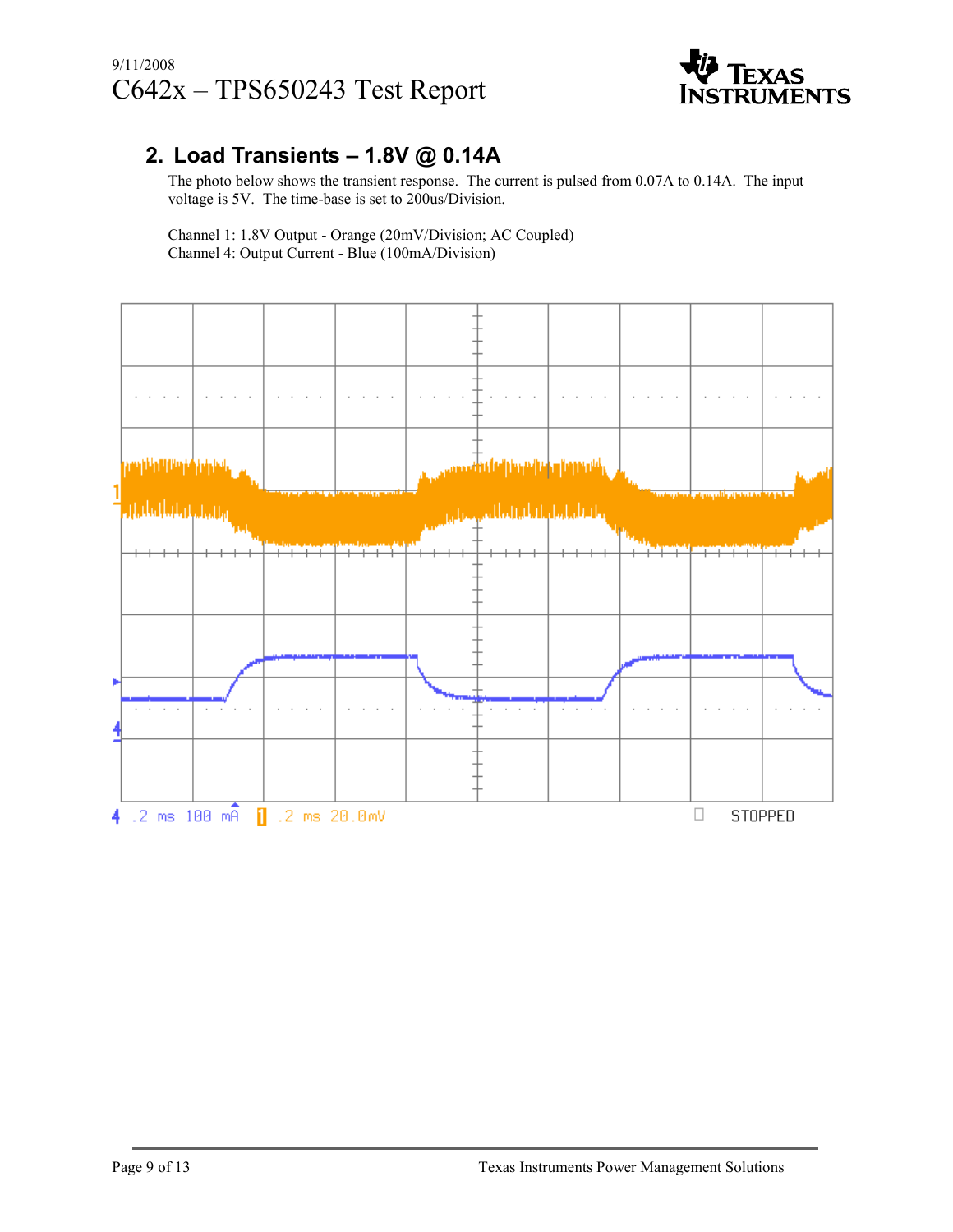

#### 3. Load Regulation – 1.8V @ 0.14A

The load regulation is shown in the figure below. The input voltage is 5V.



# Output Voltage vs. Load Current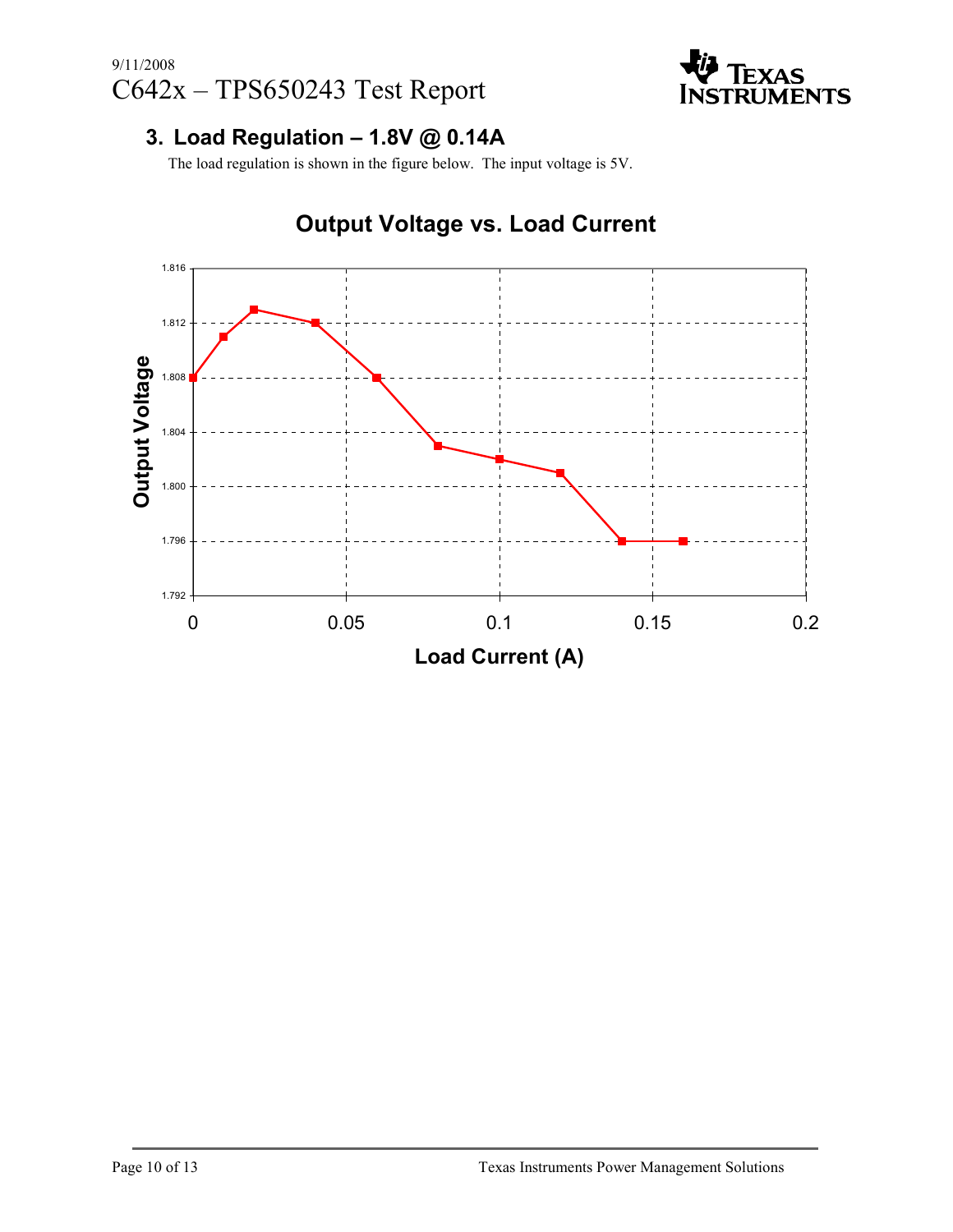

#### 4. Efficiency – 1.8V @ 0.14A

The efficiency is shown in the figure below. The input voltage is 5V.

## Efficiency vs. Load Current

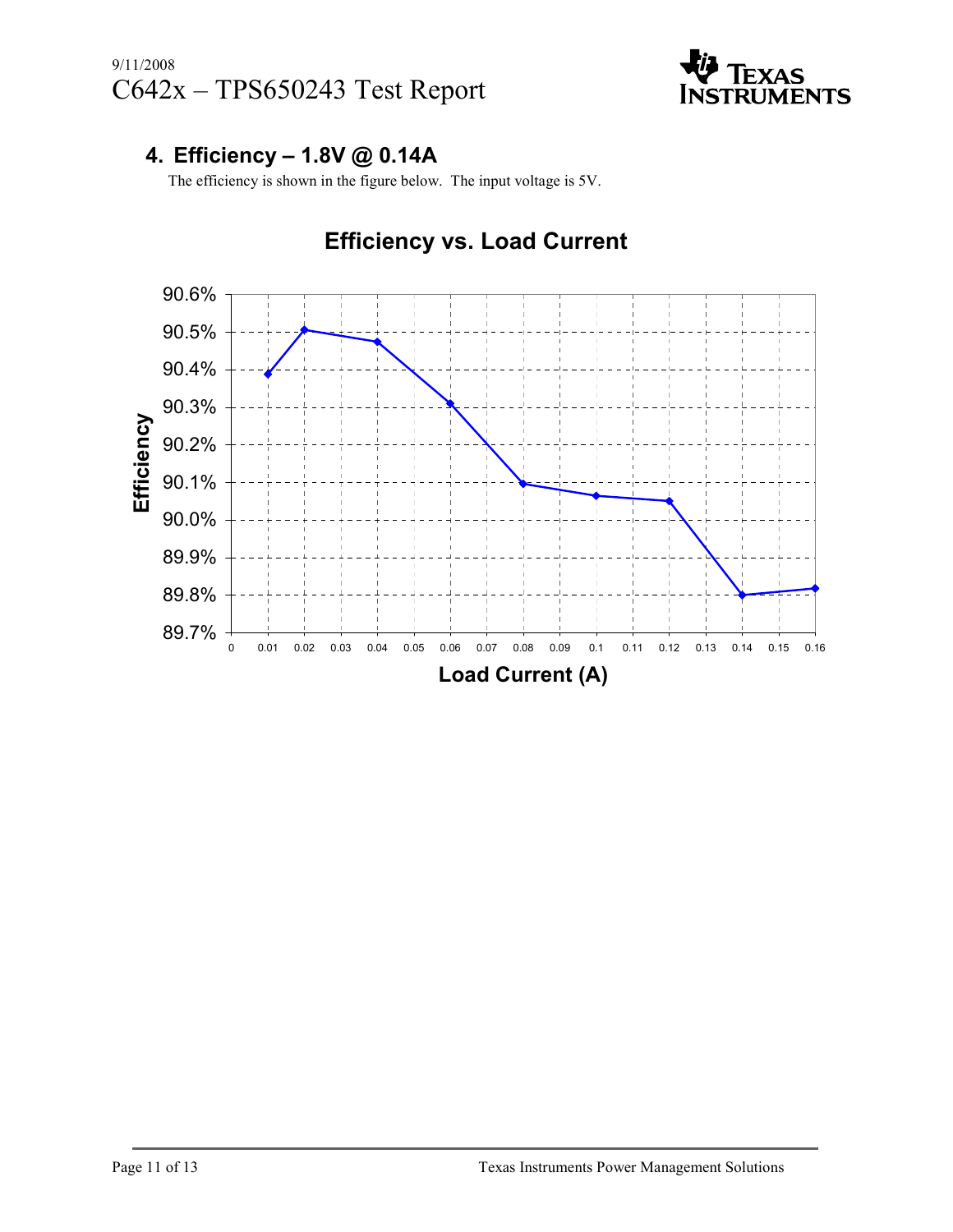

#### B 3.3V @ 0.04A – TPS 650243 – LDO1

#### 1. Output Ripple Voltage for 3.3V @ 0.04A

The photo below shows the output voltage ripple. The input voltage is 5V.

Channel 1: 3.3V Output - Orange (20mV/Division; AC Coupled) Channel 4: Current Output – Blue (10mA/Division)

|   |                                        |                                |  |  |  |  |  |                                                                                                                                        | CHANNEL     |  |  |
|---|----------------------------------------|--------------------------------|--|--|--|--|--|----------------------------------------------------------------------------------------------------------------------------------------|-------------|--|--|
|   |                                        |                                |  |  |  |  |  | ا استعمال می بود و به موقع استفاده به منظور می باشد و استفاده استفاده به این مواده به موقع استفاده و باشد و استفاده                    | -Trace-     |  |  |
|   |                                        |                                |  |  |  |  |  | in which is a strong of the protocol protocol discussion that the modern in the property of the discussion of the complete second part | Dn<br>OFF.  |  |  |
| Þ |                                        |                                |  |  |  |  |  |                                                                                                                                        |             |  |  |
|   |                                        |                                |  |  |  |  |  |                                                                                                                                        |             |  |  |
|   |                                        |                                |  |  |  |  |  |                                                                                                                                        | Coupling    |  |  |
|   |                                        |                                |  |  |  |  |  |                                                                                                                                        |             |  |  |
|   |                                        |                                |  |  |  |  |  |                                                                                                                                        |             |  |  |
|   |                                        |                                |  |  |  |  |  |                                                                                                                                        | <b>Z00M</b> |  |  |
|   |                                        |                                |  |  |  |  |  |                                                                                                                                        |             |  |  |
|   |                                        |                                |  |  |  |  |  |                                                                                                                                        | <b>FIND</b> |  |  |
|   |                                        |                                |  |  |  |  |  |                                                                                                                                        |             |  |  |
|   |                                        |                                |  |  |  |  |  |                                                                                                                                        | -Gəin-      |  |  |
|   |                                        |                                |  |  |  |  |  |                                                                                                                                        | Fixed       |  |  |
|   |                                        |                                |  |  |  |  |  |                                                                                                                                        | variable    |  |  |
|   |                                        |                                |  |  |  |  |  |                                                                                                                                        |             |  |  |
|   |                                        |                                |  |  |  |  |  |                                                                                                                                        |             |  |  |
|   |                                        |                                |  |  |  |  |  |                                                                                                                                        |             |  |  |
|   |                                        |                                |  |  |  |  |  |                                                                                                                                        | Grids-      |  |  |
|   |                                        |                                |  |  |  |  |  |                                                                                                                                        | Single Dual |  |  |
|   |                                        |                                |  |  |  |  |  |                                                                                                                                        | Quad Octal  |  |  |
|   |                                        |                                |  |  |  |  |  |                                                                                                                                        |             |  |  |
|   |                                        |                                |  |  |  |  |  |                                                                                                                                        |             |  |  |
|   |                                        | 4 .2 ms 10.0 mA 1 .2 ms 20.0mV |  |  |  |  |  |                                                                                                                                        | <b>AUTO</b> |  |  |
|   | 3.3V@0.04A External Load; 5us/Division |                                |  |  |  |  |  |                                                                                                                                        |             |  |  |